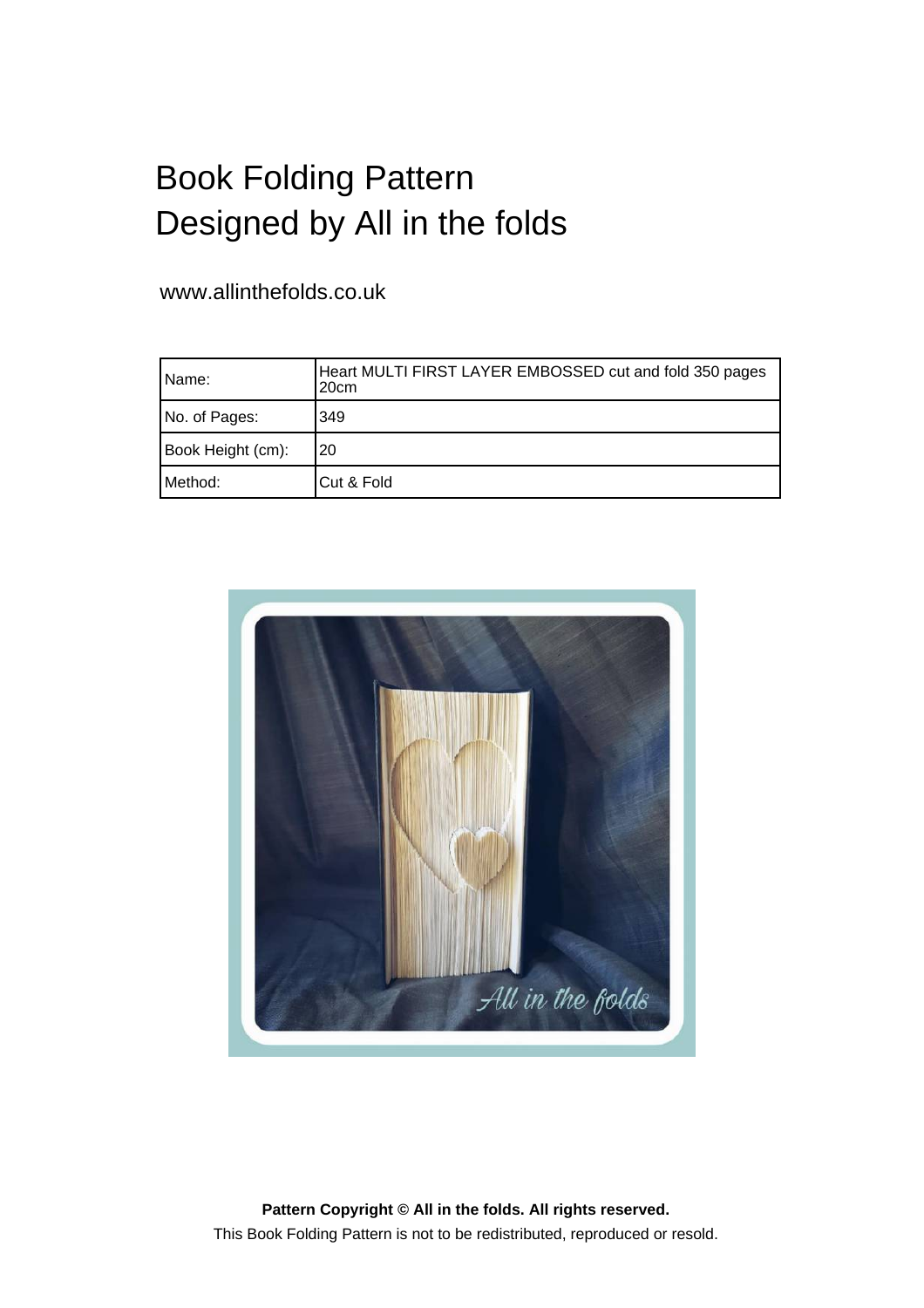| Page<br>No.    | <b>Measure, Mark, Cut &amp; Fold Points</b> |
|----------------|---------------------------------------------|
| 1              | No Cuts                                     |
| þЗ             | No Cuts                                     |
| $\overline{5}$ | No Cuts                                     |
| $\overline{7}$ | No Cuts                                     |
| $\overline{9}$ | No Cuts                                     |
| 11             | No Cuts                                     |
| 13             | No Cuts                                     |
| 15             | No Cuts                                     |
| 17             | No Cuts                                     |
| 19             | No Cuts                                     |
| 21             | No Cuts                                     |
| 23             | No Cuts                                     |
| 25             | No Cuts                                     |
| 27             | No Cuts                                     |
| 29             | No Cuts                                     |
| 31             | No Cuts                                     |
| 33             | No Cuts                                     |
| 35             | No Cuts                                     |
| 37             | No Cuts                                     |
| 39             | No Cuts                                     |
| 41             | No Cuts                                     |
| 43             | No Cuts                                     |
| 45             | No Cuts                                     |
| 47             | No Cuts                                     |
| 49             | No Cuts                                     |
| 51             | No Cuts                                     |
| 53             | No Cuts                                     |
| 55             | No Cuts                                     |
| 57             | No Cuts                                     |
| 59             | No Cuts                                     |
| 61             | No Cuts                                     |
| 63             | No Cuts                                     |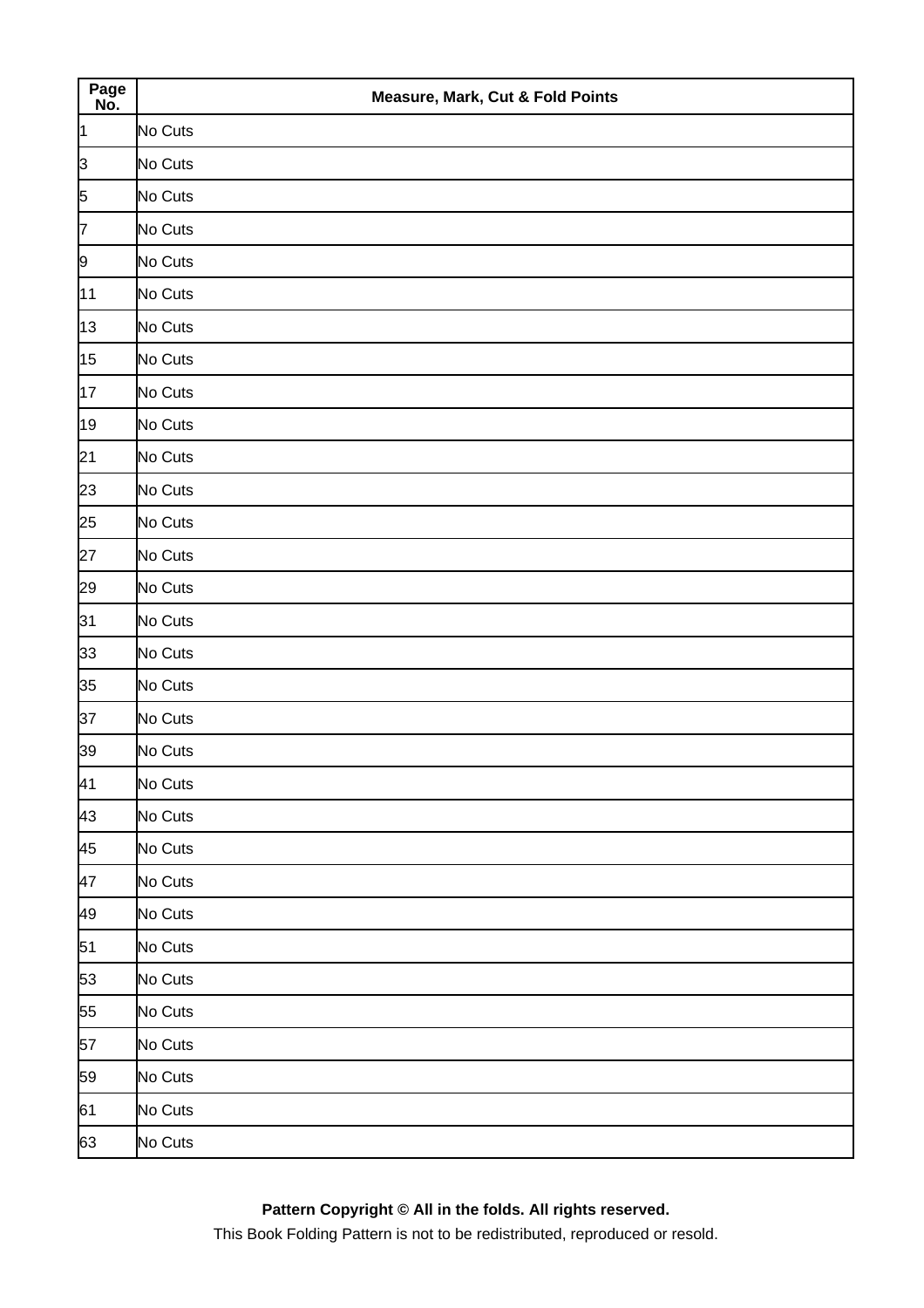| Page<br>No. | <b>Measure, Mark, Cut &amp; Fold Points</b> |
|-------------|---------------------------------------------|
| 65          | No Cuts                                     |
| 67          | No Cuts                                     |
| 69          | No Cuts                                     |
| 71          | No Cuts                                     |
| 73          | No Cuts                                     |
| 75          | No Cuts                                     |
| 77          | No Cuts                                     |
| 79          | No Cuts                                     |
| 81          | No Cuts                                     |
| 83          | No Cuts                                     |
| 85          | No Cuts                                     |
| 87          | No Cuts                                     |
| 89          | No Cuts                                     |
| 91          | No Cuts                                     |
| 93          | No Cuts                                     |
| 95          | No Cuts                                     |
| 97          | No Cuts                                     |
| 99          | No Cuts                                     |
| 101         | No Cuts                                     |
| 103         | No Cuts                                     |
| 105         | No Cuts                                     |
| 107         | No Cuts                                     |
| 109         | No Cuts                                     |
| 111         | No Cuts                                     |
| 113         | No Cuts                                     |
| 115         | No Cuts                                     |
| 117         | No Cuts                                     |
| 119         | No Cuts                                     |
| 121         | No Cuts                                     |
| 123         | No Cuts                                     |
| 125         | No Cuts                                     |
| 127         | No Cuts                                     |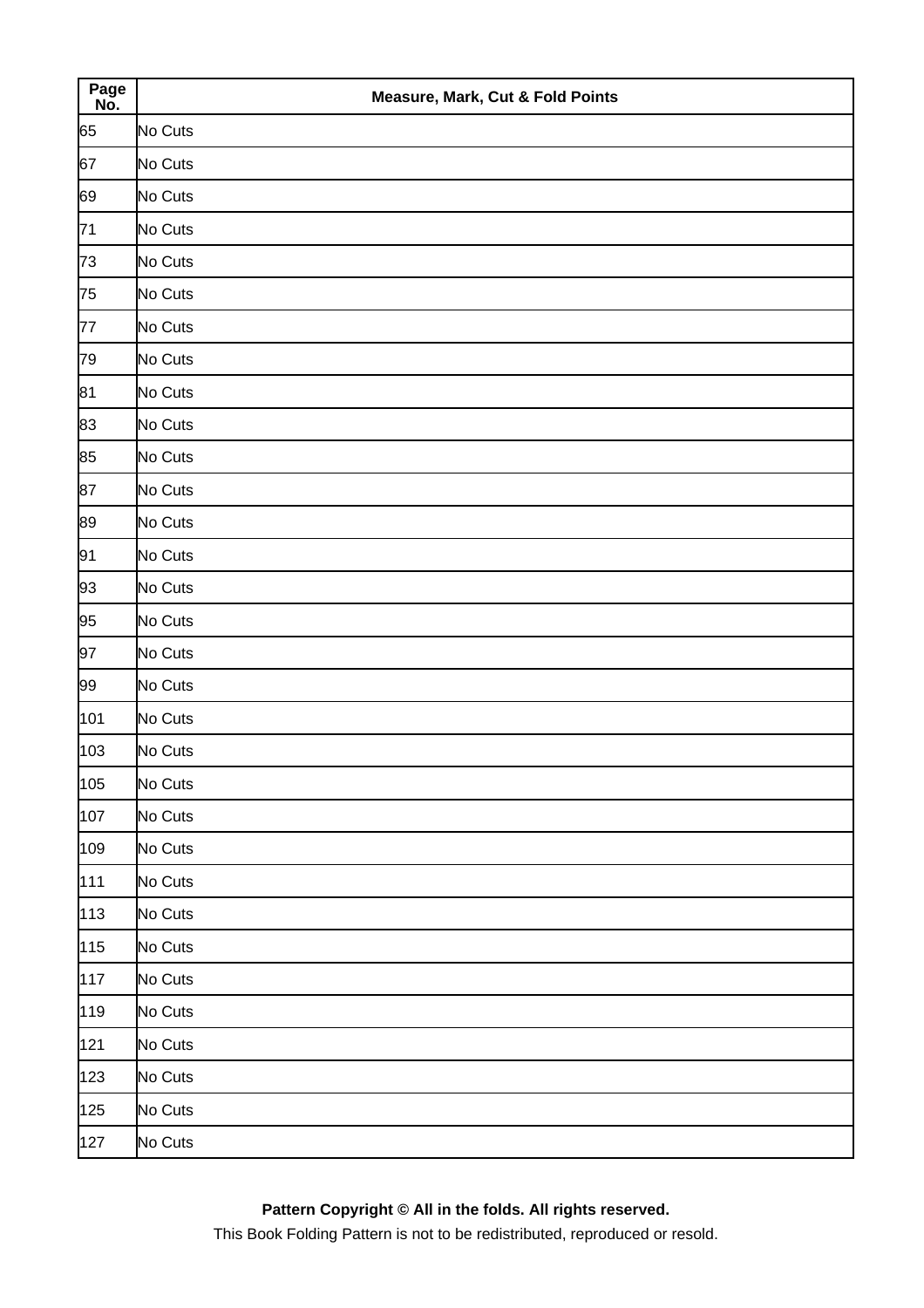| Page<br>No. |         |      |  |  | <b>Measure, Mark, Cut &amp; Fold Points</b> |  |  |  |  |
|-------------|---------|------|--|--|---------------------------------------------|--|--|--|--|
| 129         | No Cuts |      |  |  |                                             |  |  |  |  |
| 131         | No Cuts |      |  |  |                                             |  |  |  |  |
| 133         | No Cuts |      |  |  |                                             |  |  |  |  |
| 135         | No Cuts |      |  |  |                                             |  |  |  |  |
| 137         | No Cuts |      |  |  |                                             |  |  |  |  |
| 139         | No Cuts |      |  |  |                                             |  |  |  |  |
| 141         | No Cuts |      |  |  |                                             |  |  |  |  |
| 143         | No Cuts |      |  |  |                                             |  |  |  |  |
| 145         | No Cuts |      |  |  |                                             |  |  |  |  |
| 147         | No Cuts |      |  |  |                                             |  |  |  |  |
| 149         | No Cuts |      |  |  |                                             |  |  |  |  |
| 151         | No Cuts |      |  |  |                                             |  |  |  |  |
| 153         | No Cuts |      |  |  |                                             |  |  |  |  |
| 155         | No Cuts |      |  |  |                                             |  |  |  |  |
| 157         | No Cuts |      |  |  |                                             |  |  |  |  |
| 159         | 12.3    | 12.8 |  |  |                                             |  |  |  |  |
| 161         | 12.0    | 13.2 |  |  |                                             |  |  |  |  |
| 163         | 11.8    | 13.3 |  |  |                                             |  |  |  |  |
| 165         | 11.7    | 13.5 |  |  |                                             |  |  |  |  |
| 167         | 11.6    | 13.6 |  |  |                                             |  |  |  |  |
| 169         | 11.4    | 13.8 |  |  |                                             |  |  |  |  |
| 171         | 11.3    | 13.8 |  |  |                                             |  |  |  |  |
| 173         | 11.3    | 13.9 |  |  |                                             |  |  |  |  |
| 175         | 11.3    | 14.1 |  |  |                                             |  |  |  |  |
| 177         | 11.2    | 14.2 |  |  |                                             |  |  |  |  |
| 179         | 11.2    | 14.3 |  |  |                                             |  |  |  |  |
| 181         | 11.1    | 14.3 |  |  |                                             |  |  |  |  |
| 183         | 11.1    | 14.4 |  |  |                                             |  |  |  |  |
| 185         | 11.0    | 14.5 |  |  |                                             |  |  |  |  |
| 187         | 11.0    | 14.6 |  |  |                                             |  |  |  |  |
| 189         | 11.0    | 14.7 |  |  |                                             |  |  |  |  |
|             |         |      |  |  |                                             |  |  |  |  |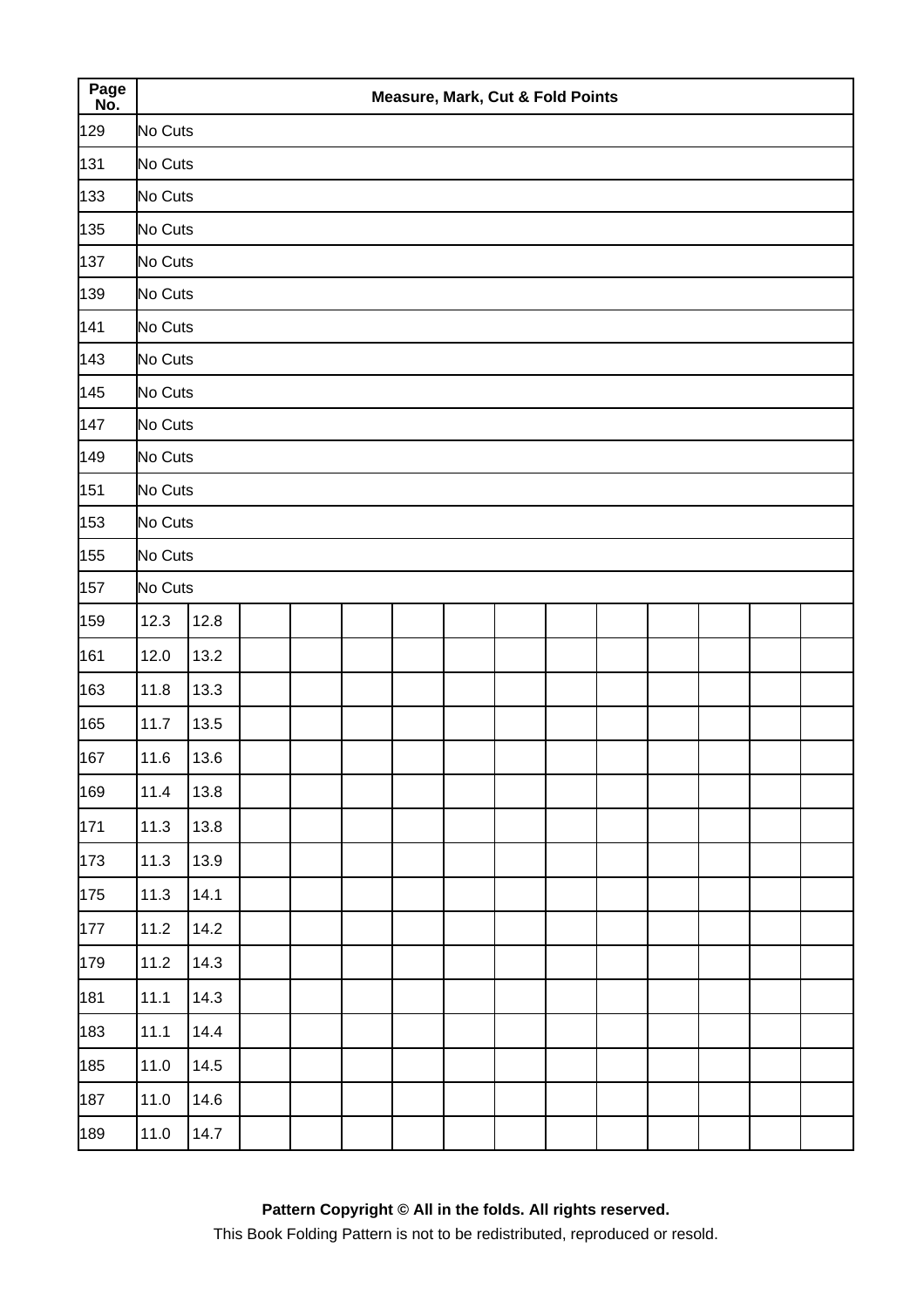| Page<br>No. |      |      |  |  | Measure, Mark, Cut & Fold Points |  |  |  |  |
|-------------|------|------|--|--|----------------------------------|--|--|--|--|
| 191         | 10.9 | 14.7 |  |  |                                  |  |  |  |  |
| 193         | 10.9 | 14.8 |  |  |                                  |  |  |  |  |
| 195         | 10.9 | 14.8 |  |  |                                  |  |  |  |  |
| 197         | 10.9 | 14.9 |  |  |                                  |  |  |  |  |
| 199         | 10.9 | 15.0 |  |  |                                  |  |  |  |  |
| 201         | 10.9 | 15.0 |  |  |                                  |  |  |  |  |
| 203         | 10.9 | 15.1 |  |  |                                  |  |  |  |  |
| 205         | 10.9 | 15.2 |  |  |                                  |  |  |  |  |
| 207         | 10.9 | 15.2 |  |  |                                  |  |  |  |  |
| 209         | 10.9 | 15.3 |  |  |                                  |  |  |  |  |
| 211         | 10.9 | 15.3 |  |  |                                  |  |  |  |  |
| 213         | 10.9 | 15.3 |  |  |                                  |  |  |  |  |
| 215         | 11.0 | 15.4 |  |  |                                  |  |  |  |  |
| 217         | 11.0 | 15.4 |  |  |                                  |  |  |  |  |
| 219         | 11.0 | 15.5 |  |  |                                  |  |  |  |  |
| 221         | 11.1 | 15.5 |  |  |                                  |  |  |  |  |
| 223         | 11.1 | 15.6 |  |  |                                  |  |  |  |  |
| 225         | 11.2 | 15.6 |  |  |                                  |  |  |  |  |
| 227         | 11.2 | 15.7 |  |  |                                  |  |  |  |  |
| 229         | 11.3 | 15.7 |  |  |                                  |  |  |  |  |
| 231         | 11.3 | 15.7 |  |  |                                  |  |  |  |  |
| 233         | 11.4 | 15.8 |  |  |                                  |  |  |  |  |
| 235         | 11.5 | 15.8 |  |  |                                  |  |  |  |  |
| 237         | 11.6 | 15.8 |  |  |                                  |  |  |  |  |
| 239         | 11.6 | 15.8 |  |  |                                  |  |  |  |  |
| 241         | 11.5 | 15.8 |  |  |                                  |  |  |  |  |
| 243         | 11.4 | 15.8 |  |  |                                  |  |  |  |  |
| 245         | 11.3 | 15.7 |  |  |                                  |  |  |  |  |
| 247         | 11.3 | 15.7 |  |  |                                  |  |  |  |  |
| 249         | 11.2 | 15.7 |  |  |                                  |  |  |  |  |
| 251         | 11.2 | 15.6 |  |  |                                  |  |  |  |  |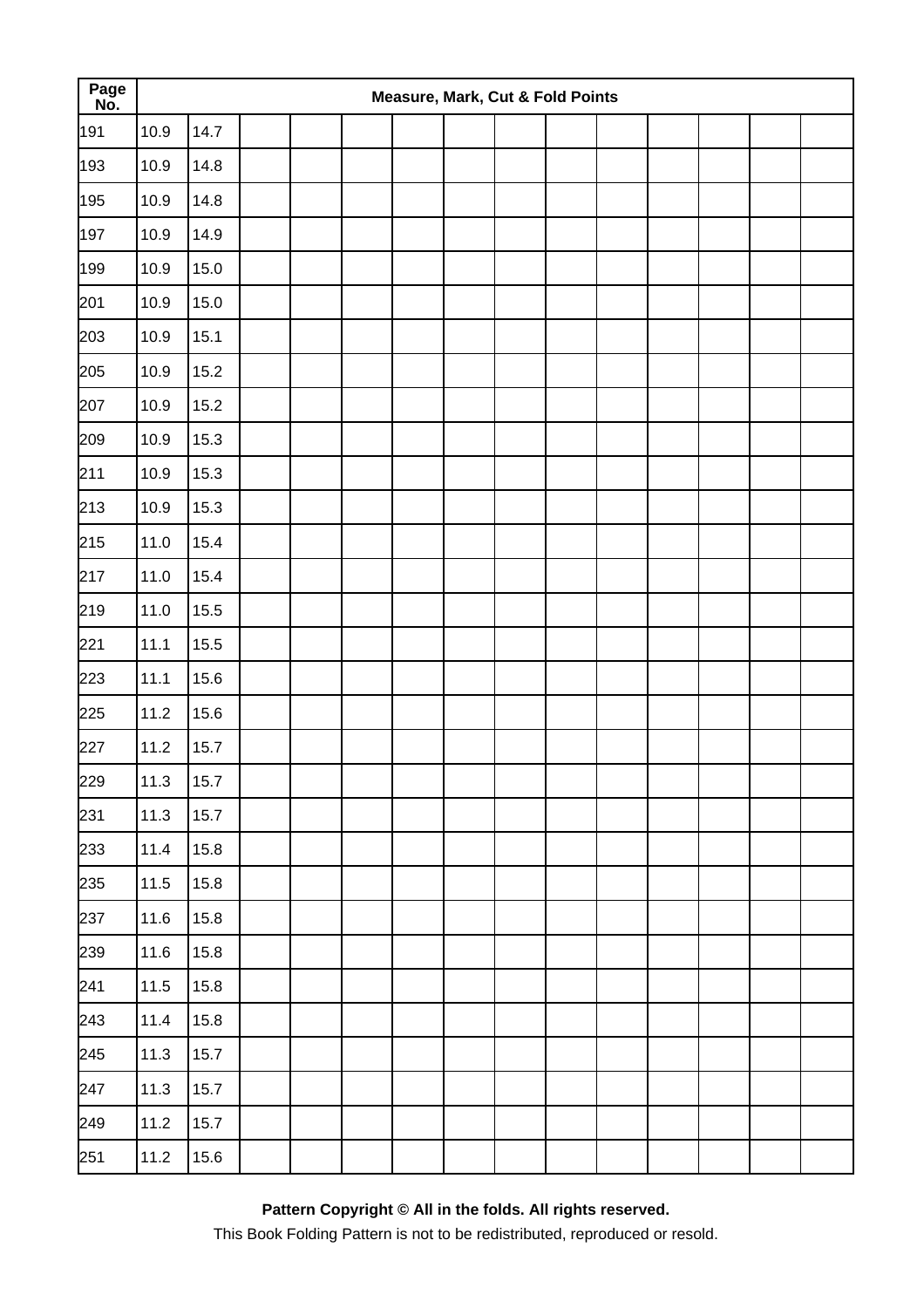| Page<br>No. |      |      |  |  | Measure, Mark, Cut & Fold Points |  |  |  |  |
|-------------|------|------|--|--|----------------------------------|--|--|--|--|
| 253         | 11.1 | 15.6 |  |  |                                  |  |  |  |  |
| 255         | 11.1 | 15.5 |  |  |                                  |  |  |  |  |
| 257         | 11.0 | 15.5 |  |  |                                  |  |  |  |  |
| 259         | 11.0 | 15.4 |  |  |                                  |  |  |  |  |
| 261         | 11.0 | 15.3 |  |  |                                  |  |  |  |  |
| 263         | 10.9 | 15.3 |  |  |                                  |  |  |  |  |
| 265         | 10.9 | 15.3 |  |  |                                  |  |  |  |  |
| 267         | 10.9 | 15.3 |  |  |                                  |  |  |  |  |
| 269         | 10.9 | 15.2 |  |  |                                  |  |  |  |  |
| 271         | 10.9 | 15.1 |  |  |                                  |  |  |  |  |
| 273         | 10.9 | 15.1 |  |  |                                  |  |  |  |  |
| 275         | 10.9 | 15.0 |  |  |                                  |  |  |  |  |
| 277         | 10.9 | 14.9 |  |  |                                  |  |  |  |  |
| 279         | 10.9 | 14.9 |  |  |                                  |  |  |  |  |
| 281         | 10.9 | 14.8 |  |  |                                  |  |  |  |  |
| 283         | 10.9 | 14.8 |  |  |                                  |  |  |  |  |
| 285         | 10.9 | 14.7 |  |  |                                  |  |  |  |  |
| 287         | 11.0 | 14.6 |  |  |                                  |  |  |  |  |
| 289         | 11.0 | 14.6 |  |  |                                  |  |  |  |  |
| 291         | 11.0 | 14.5 |  |  |                                  |  |  |  |  |
| 293         | 11.1 | 14.4 |  |  |                                  |  |  |  |  |
| 295         | 11.1 | 14.3 |  |  |                                  |  |  |  |  |
| 297         | 11.2 | 14.3 |  |  |                                  |  |  |  |  |
| 299         | 11.2 | 14.2 |  |  |                                  |  |  |  |  |
| 301         | 11.3 | 14.0 |  |  |                                  |  |  |  |  |
| 303         | 11.3 | 13.9 |  |  |                                  |  |  |  |  |
| 305         | 11.4 | 13.8 |  |  |                                  |  |  |  |  |
| 307         | 11.5 | 13.8 |  |  |                                  |  |  |  |  |
| 309         | 11.6 | 13.6 |  |  |                                  |  |  |  |  |
| 311         | 11.7 | 13.4 |  |  |                                  |  |  |  |  |
| 313         | 11.8 | 13.3 |  |  |                                  |  |  |  |  |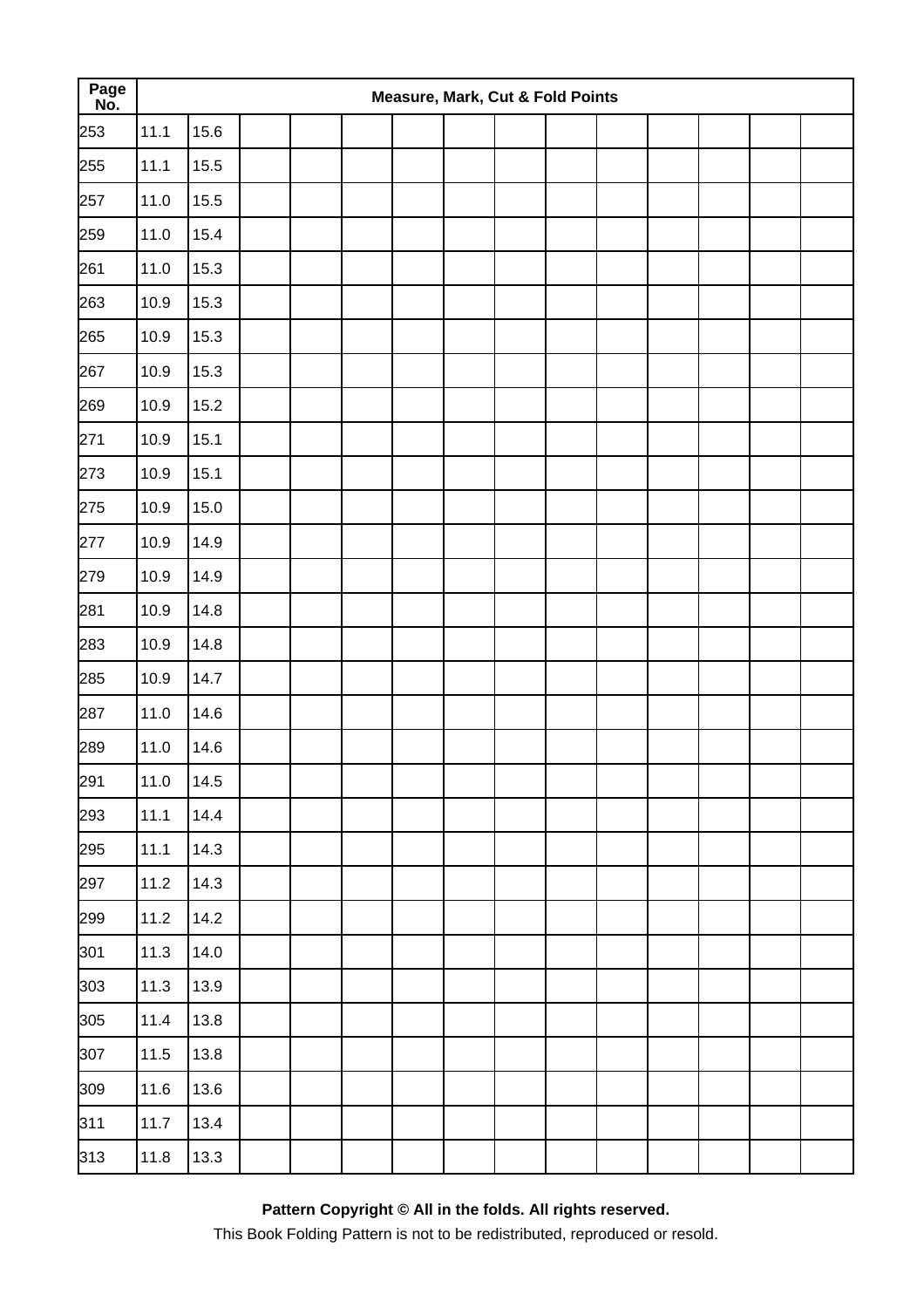| Page<br>No. |         | <b>Measure, Mark, Cut &amp; Fold Points</b> |  |  |  |  |  |  |  |  |  |  |  |  |
|-------------|---------|---------------------------------------------|--|--|--|--|--|--|--|--|--|--|--|--|
| 315         | 12.0    | 13.1                                        |  |  |  |  |  |  |  |  |  |  |  |  |
| 317         | No Cuts |                                             |  |  |  |  |  |  |  |  |  |  |  |  |
| 319         | No Cuts |                                             |  |  |  |  |  |  |  |  |  |  |  |  |
| 321         | No Cuts |                                             |  |  |  |  |  |  |  |  |  |  |  |  |
| 323         | No Cuts |                                             |  |  |  |  |  |  |  |  |  |  |  |  |
| 325         | No Cuts |                                             |  |  |  |  |  |  |  |  |  |  |  |  |
| 327         | No Cuts |                                             |  |  |  |  |  |  |  |  |  |  |  |  |
| 329         | No Cuts |                                             |  |  |  |  |  |  |  |  |  |  |  |  |
| 331         | No Cuts |                                             |  |  |  |  |  |  |  |  |  |  |  |  |
| 333         | No Cuts |                                             |  |  |  |  |  |  |  |  |  |  |  |  |
| 335         | No Cuts |                                             |  |  |  |  |  |  |  |  |  |  |  |  |
| 337         | No Cuts |                                             |  |  |  |  |  |  |  |  |  |  |  |  |
| 339         | No Cuts |                                             |  |  |  |  |  |  |  |  |  |  |  |  |
| 341         | No Cuts |                                             |  |  |  |  |  |  |  |  |  |  |  |  |
| 343         | No Cuts |                                             |  |  |  |  |  |  |  |  |  |  |  |  |
| 345         | No Cuts |                                             |  |  |  |  |  |  |  |  |  |  |  |  |
| 347         | No Cuts |                                             |  |  |  |  |  |  |  |  |  |  |  |  |
| 349         | No Cuts |                                             |  |  |  |  |  |  |  |  |  |  |  |  |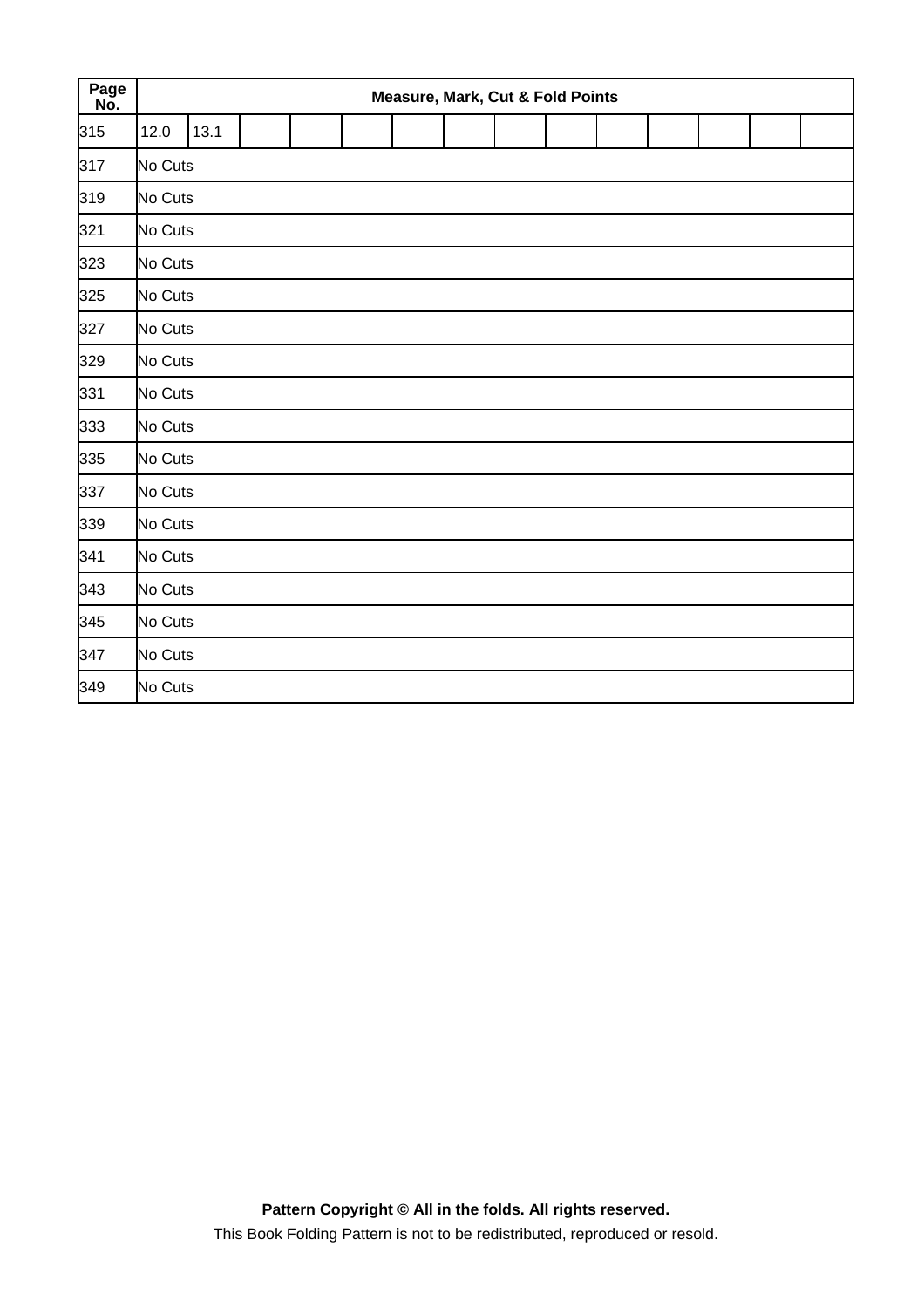## Book Folding Pattern Designed by All in the folds

www.allinthefolds.co.uk

| l Name:           | Heart MULTI SECOND LAYER INVERTED cut and fold 350<br>pages 20cm |
|-------------------|------------------------------------------------------------------|
| No. of Pages:     | 349                                                              |
| Book Height (cm): | 20                                                               |
| Method:           | Cut & Fold                                                       |



**Pattern Copyright © All in the folds. All rights reserved.** This Book Folding Pattern is not to be redistributed, reproduced or resold.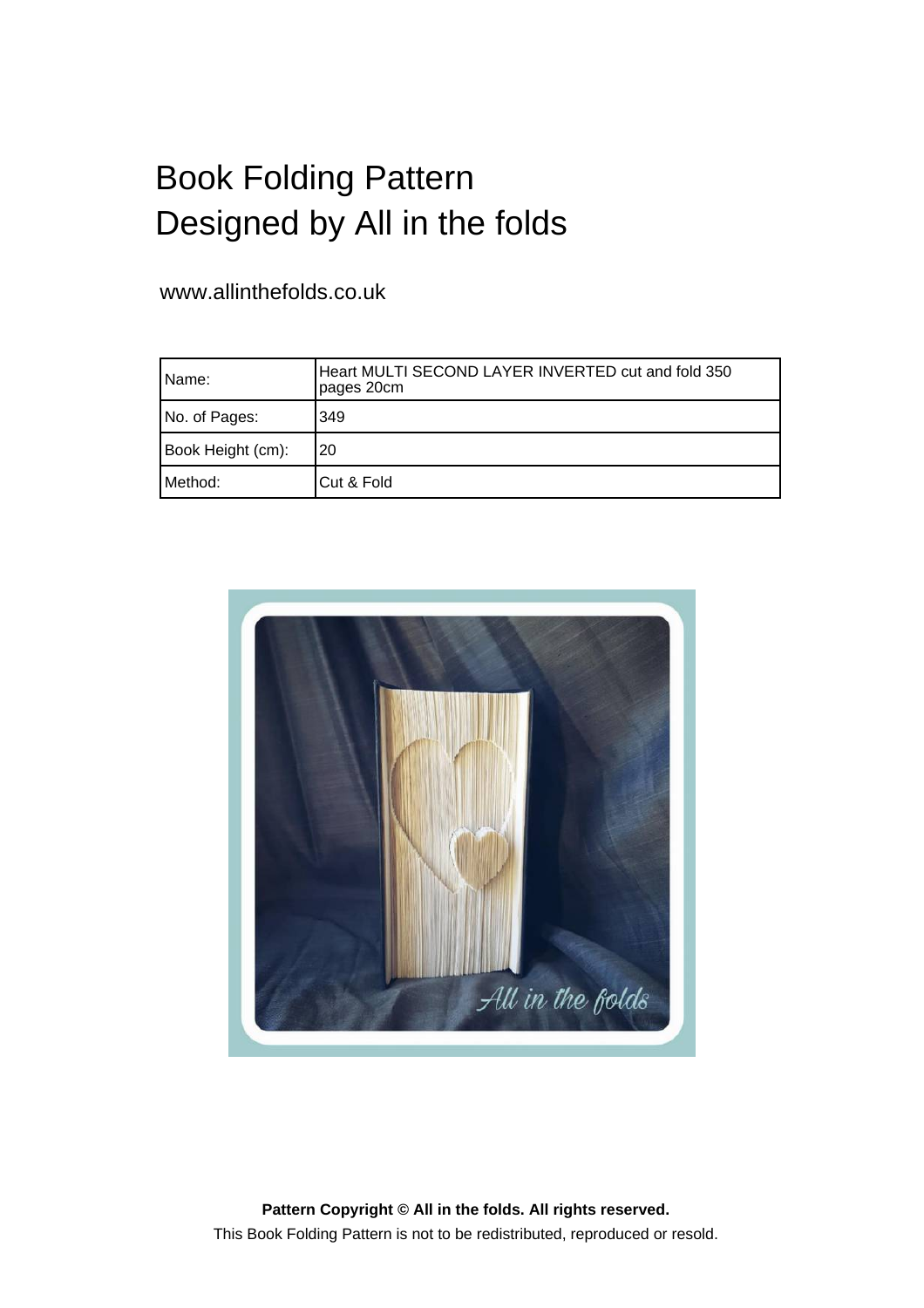| Page<br>No.  |         |        |  |  | Measure, Mark, Cut & Fold Points |  |  |  |  |
|--------------|---------|--------|--|--|----------------------------------|--|--|--|--|
| <sup>1</sup> | No Cuts |        |  |  |                                  |  |  |  |  |
| þЗ           | No Cuts |        |  |  |                                  |  |  |  |  |
| 5            | 7.2     | 8.6    |  |  |                                  |  |  |  |  |
| 7            | 6.8     | 9.1    |  |  |                                  |  |  |  |  |
| 9            | 6.5     | 9.4    |  |  |                                  |  |  |  |  |
| 11           | $6.3\,$ | 9.7    |  |  |                                  |  |  |  |  |
| 13           | 6.1     | 9.9    |  |  |                                  |  |  |  |  |
| 15           | 5.8     | 10.1   |  |  |                                  |  |  |  |  |
| 17           | 5.7     | 10.3   |  |  |                                  |  |  |  |  |
| 19           | 5.6     | 10.4   |  |  |                                  |  |  |  |  |
| 21           | 5.4     | 10.6   |  |  |                                  |  |  |  |  |
| 23           | 5.3     | 10.8   |  |  |                                  |  |  |  |  |
| 25           | 5.2     | 10.9   |  |  |                                  |  |  |  |  |
| 27           | 5.1     | 11.0   |  |  |                                  |  |  |  |  |
| 29           | $5.0\,$ | 11.2   |  |  |                                  |  |  |  |  |
| 31           | 4.8     | 11.3   |  |  |                                  |  |  |  |  |
| 33           | 4.8     | 11.4   |  |  |                                  |  |  |  |  |
| 35           | 4.7     | $11.5$ |  |  |                                  |  |  |  |  |
| 37           | 4.6     | 11.7   |  |  |                                  |  |  |  |  |
| 39           | 4.6     | 11.8   |  |  |                                  |  |  |  |  |
| 41           | 4.5     | 11.9   |  |  |                                  |  |  |  |  |
| 43           | 4.4     | 12.0   |  |  |                                  |  |  |  |  |
| 45           | 4.3     | 12.1   |  |  |                                  |  |  |  |  |
| 47           | 4.3     | 12.2   |  |  |                                  |  |  |  |  |
| 49           | 4.3     | 12.3   |  |  |                                  |  |  |  |  |
| 51           | 4.2     | 12.4   |  |  |                                  |  |  |  |  |
| 53           | 4.2     | 12.5   |  |  |                                  |  |  |  |  |
| 55           | 4.1     | 12.6   |  |  |                                  |  |  |  |  |
| 57           | 4.1     | 12.7   |  |  |                                  |  |  |  |  |
| 59           | $4.0\,$ | 12.8   |  |  |                                  |  |  |  |  |
| 61           | 4.0     | 12.9   |  |  |                                  |  |  |  |  |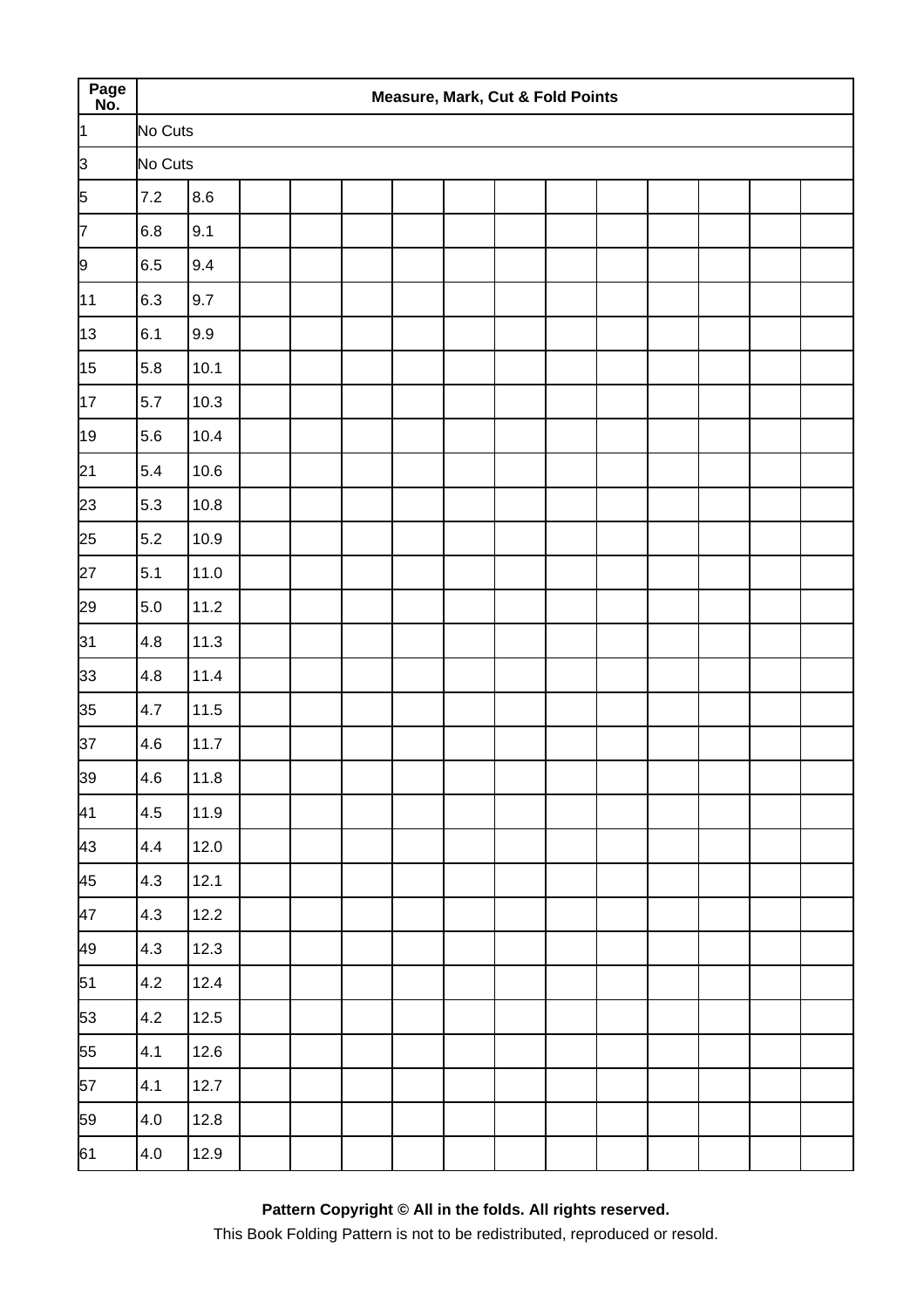| Page<br>No. |         |      |  |  | <b>Measure, Mark, Cut &amp; Fold Points</b> |  |  |  |  |
|-------------|---------|------|--|--|---------------------------------------------|--|--|--|--|
| 63          | 3.9     | 13.0 |  |  |                                             |  |  |  |  |
| 65          | 3.9     | 13.1 |  |  |                                             |  |  |  |  |
| 67          | 3.9     | 13.2 |  |  |                                             |  |  |  |  |
| 69          | 3.8     | 13.3 |  |  |                                             |  |  |  |  |
| 71          | 3.8     | 13.3 |  |  |                                             |  |  |  |  |
| 73          | 3.8     | 13.4 |  |  |                                             |  |  |  |  |
| 75          | 3.8     | 13.5 |  |  |                                             |  |  |  |  |
| 77          | 3.8     | 13.6 |  |  |                                             |  |  |  |  |
| 79          | 3.8     | 13.7 |  |  |                                             |  |  |  |  |
| 81          | 3.8     | 13.8 |  |  |                                             |  |  |  |  |
| 83          | 3.8     | 13.8 |  |  |                                             |  |  |  |  |
| 85          | 3.8     | 13.9 |  |  |                                             |  |  |  |  |
| 87          | 3.8     | 14.0 |  |  |                                             |  |  |  |  |
| 89          | 3.7     | 14.0 |  |  |                                             |  |  |  |  |
| 91          | 3.7     | 14.1 |  |  |                                             |  |  |  |  |
| 93          | 3.7     | 14.2 |  |  |                                             |  |  |  |  |
| 95          | 3.7     | 14.3 |  |  |                                             |  |  |  |  |
| 97          | 3.7     | 14.3 |  |  |                                             |  |  |  |  |
| 99          | 3.7     | 14.4 |  |  |                                             |  |  |  |  |
| 101         | 3.7     | 14.4 |  |  |                                             |  |  |  |  |
| 103         | 3.7     | 14.5 |  |  |                                             |  |  |  |  |
| 105         | 3.7     | 14.6 |  |  |                                             |  |  |  |  |
| 107         | 3.7     | 14.7 |  |  |                                             |  |  |  |  |
| 109         | 3.8     | 14.8 |  |  |                                             |  |  |  |  |
| 111         | 3.8     | 14.8 |  |  |                                             |  |  |  |  |
| 113         | $3.8\,$ | 14.8 |  |  |                                             |  |  |  |  |
| 115         | 3.8     | 14.9 |  |  |                                             |  |  |  |  |
| 117         | 3.8     | 14.9 |  |  |                                             |  |  |  |  |
| 119         | $3.8\,$ | 15.0 |  |  |                                             |  |  |  |  |
| 121         | $3.8\,$ | 15.1 |  |  |                                             |  |  |  |  |
| 123         | $3.8\,$ | 15.2 |  |  |                                             |  |  |  |  |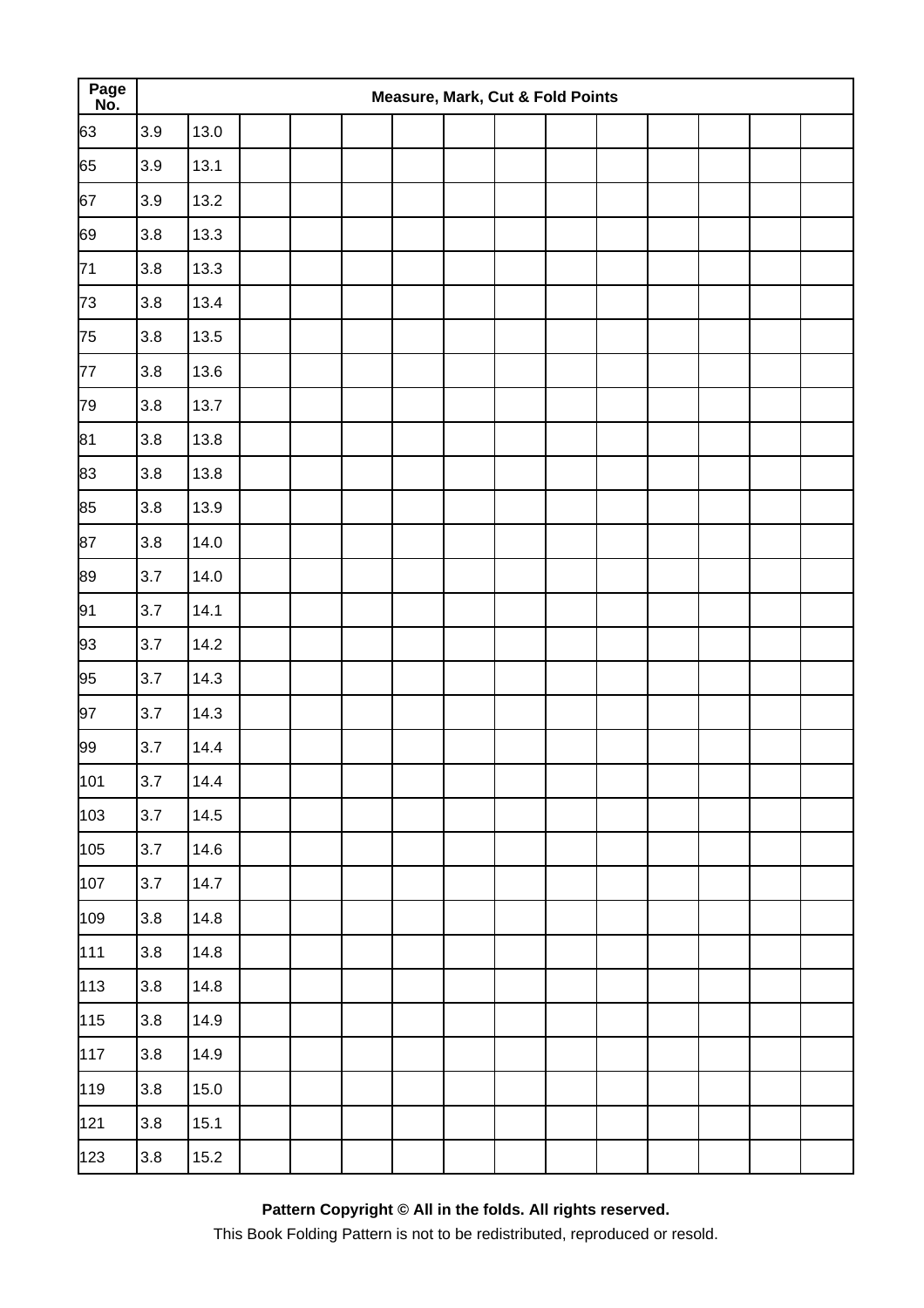| Page<br>No. |         |      |      |      |  | Measure, Mark, Cut & Fold Points |  |  |  |  |
|-------------|---------|------|------|------|--|----------------------------------|--|--|--|--|
| 125         | 3.8     | 15.2 |      |      |  |                                  |  |  |  |  |
| 127         | 3.9     | 15.3 |      |      |  |                                  |  |  |  |  |
| 129         | 3.9     | 15.3 |      |      |  |                                  |  |  |  |  |
| 131         | 3.9     | 15.3 |      |      |  |                                  |  |  |  |  |
| 133         | 4.0     | 15.4 |      |      |  |                                  |  |  |  |  |
| 135         | 4.0     | 15.4 |      |      |  |                                  |  |  |  |  |
| 137         | 4.1     | 15.5 |      |      |  |                                  |  |  |  |  |
| 139         | 4.1     | 15.6 |      |      |  |                                  |  |  |  |  |
| 141         | 4.2     | 15.6 |      |      |  |                                  |  |  |  |  |
| 143         | 4.3     | 15.7 |      |      |  |                                  |  |  |  |  |
| 145         | 4.3     | 15.7 |      |      |  |                                  |  |  |  |  |
| 147         | 4.3     | 15.8 |      |      |  |                                  |  |  |  |  |
| 149         | 4.4     | 15.8 |      |      |  |                                  |  |  |  |  |
| 151         | 4.4     | 15.8 |      |      |  |                                  |  |  |  |  |
| 153         | 4.5     | 15.9 |      |      |  |                                  |  |  |  |  |
| 155         | 4.6     | 15.9 |      |      |  |                                  |  |  |  |  |
| 157         | 4.7     | 16.0 |      |      |  |                                  |  |  |  |  |
| 159         | 4.8     | 12.3 | 12.8 | 16.0 |  |                                  |  |  |  |  |
| 161         | 4.8     | 12.0 | 13.2 | 16.1 |  |                                  |  |  |  |  |
| 163         | 4.9     | 11.8 | 13.3 | 16.1 |  |                                  |  |  |  |  |
| 165         | 5.0     | 11.7 | 13.5 | 16.2 |  |                                  |  |  |  |  |
| 167         | 5.2     | 11.6 | 13.6 | 16.2 |  |                                  |  |  |  |  |
| 169         | 5.3     | 11.4 | 13.8 | 16.3 |  |                                  |  |  |  |  |
| 171         | 5.4     | 11.3 | 13.8 | 16.3 |  |                                  |  |  |  |  |
| 173         | 5.5     | 11.3 | 13.9 | 16.3 |  |                                  |  |  |  |  |
| 175         | 5.7     | 11.3 | 14.1 | 16.3 |  |                                  |  |  |  |  |
| 177         | 5.5     | 11.2 | 14.2 | 16.3 |  |                                  |  |  |  |  |
| 179         | 5.4     | 11.2 | 14.3 | 16.3 |  |                                  |  |  |  |  |
| 181         | 5.3     | 11.1 | 14.3 | 16.2 |  |                                  |  |  |  |  |
| 183         | 5.2     | 11.1 | 14.4 | 16.2 |  |                                  |  |  |  |  |
| 185         | $5.0\,$ | 11.0 | 14.5 | 16.2 |  |                                  |  |  |  |  |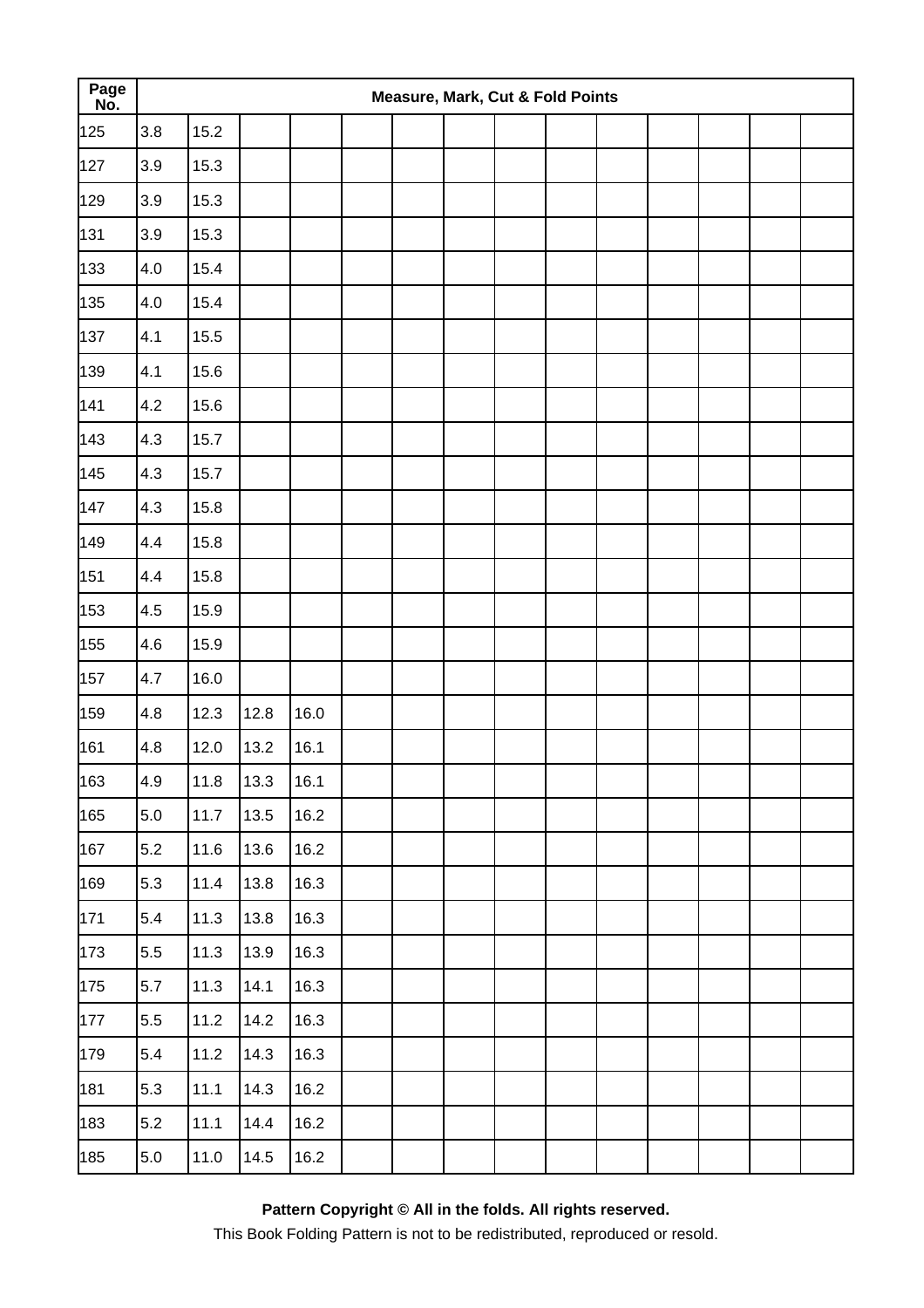| Page<br>No. |     |      |      |      |  | <b>Measure, Mark, Cut &amp; Fold Points</b> |  |  |  |  |
|-------------|-----|------|------|------|--|---------------------------------------------|--|--|--|--|
| 187         | 4.9 | 11.0 | 14.6 | 16.1 |  |                                             |  |  |  |  |
| 189         | 4.8 | 11.0 | 14.7 | 16.1 |  |                                             |  |  |  |  |
| 191         | 4.8 | 10.9 | 14.7 | 16.0 |  |                                             |  |  |  |  |
| 193         | 4.7 | 10.9 | 14.8 | 16.0 |  |                                             |  |  |  |  |
| 195         | 4.6 | 10.9 | 14.8 | 15.9 |  |                                             |  |  |  |  |
| 197         | 4.5 | 10.9 | 14.9 | 15.9 |  |                                             |  |  |  |  |
| 199         | 4.4 | 10.9 | 15.0 | 15.8 |  |                                             |  |  |  |  |
| 201         | 4.4 | 10.9 | 15.0 | 15.8 |  |                                             |  |  |  |  |
| 203         | 4.3 | 10.9 | 15.1 | 15.8 |  |                                             |  |  |  |  |
| 205         | 4.3 | 10.9 | 15.2 | 15.7 |  |                                             |  |  |  |  |
| 207         | 4.3 | 10.9 | 15.2 | 15.7 |  |                                             |  |  |  |  |
| 209         | 4.2 | 10.9 | 15.3 | 15.6 |  |                                             |  |  |  |  |
| 211         | 4.1 | 10.9 | 15.3 | 15.6 |  |                                             |  |  |  |  |
| 213         | 4.1 | 10.9 | 15.3 | 15.5 |  |                                             |  |  |  |  |
| 215         | 4.0 | 11.0 |      |      |  |                                             |  |  |  |  |
| 217         | 4.0 | 11.0 |      |      |  |                                             |  |  |  |  |
| 219         | 3.9 | 11.0 |      |      |  |                                             |  |  |  |  |
| 221         | 3.9 | 11.1 |      |      |  |                                             |  |  |  |  |
| 223         | 3.9 | 11.1 |      |      |  |                                             |  |  |  |  |
| 225         | 3.8 | 11.2 |      |      |  |                                             |  |  |  |  |
| 227         | 3.8 | 11.2 |      |      |  |                                             |  |  |  |  |
| 229         | 3.8 | 11.3 |      |      |  |                                             |  |  |  |  |
| 231         | 3.8 | 11.3 |      |      |  |                                             |  |  |  |  |
| 233         | 3.8 | 11.4 |      |      |  |                                             |  |  |  |  |
| 235         | 3.8 | 11.5 |      |      |  |                                             |  |  |  |  |
| 237         | 3.8 | 11.6 |      |      |  |                                             |  |  |  |  |
| 239         | 3.8 | 11.6 |      |      |  |                                             |  |  |  |  |
| 241         | 3.8 | 11.5 |      |      |  |                                             |  |  |  |  |
| 243         | 3.7 | 11.4 |      |      |  |                                             |  |  |  |  |
| 245         | 3.7 | 11.3 |      |      |  |                                             |  |  |  |  |
| 247         | 3.7 | 11.3 |      |      |  |                                             |  |  |  |  |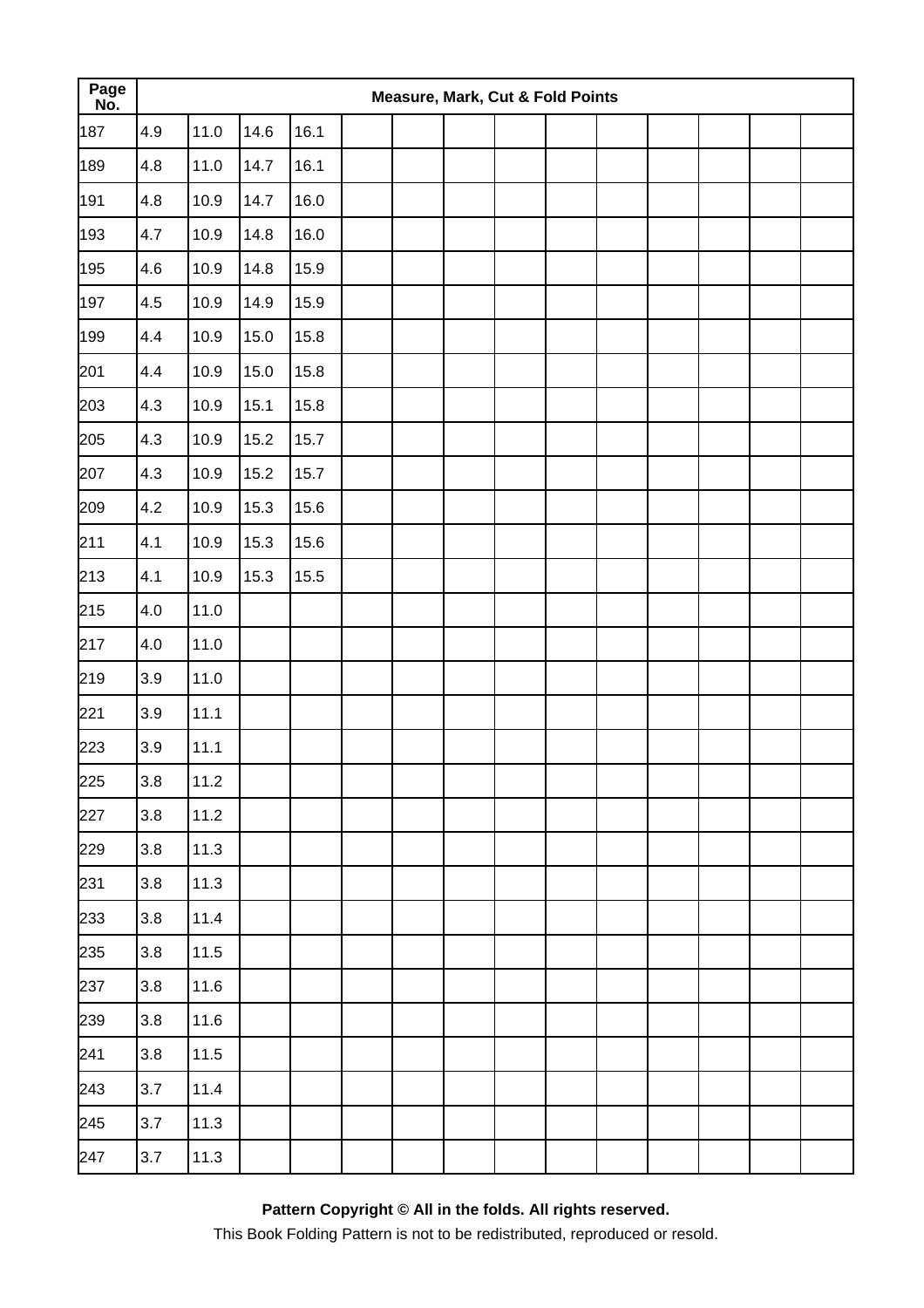| Page<br>No. | Measure, Mark, Cut & Fold Points |      |  |  |  |  |  |  |  |  |  |  |  |
|-------------|----------------------------------|------|--|--|--|--|--|--|--|--|--|--|--|
| 249         | 3.7                              | 11.2 |  |  |  |  |  |  |  |  |  |  |  |
| 251         | 3.7                              | 11.2 |  |  |  |  |  |  |  |  |  |  |  |
| 253         | 3.7                              | 11.1 |  |  |  |  |  |  |  |  |  |  |  |
| 255         | 3.7                              | 11.1 |  |  |  |  |  |  |  |  |  |  |  |
| 257         | 3.7                              | 11.0 |  |  |  |  |  |  |  |  |  |  |  |
| 259         | 3.7                              | 11.0 |  |  |  |  |  |  |  |  |  |  |  |
| 261         | 3.7                              | 11.0 |  |  |  |  |  |  |  |  |  |  |  |
| 263         | $3.8\,$                          | 10.9 |  |  |  |  |  |  |  |  |  |  |  |
| 265         | 3.8                              | 10.9 |  |  |  |  |  |  |  |  |  |  |  |
| 267         | 3.8                              | 10.9 |  |  |  |  |  |  |  |  |  |  |  |
| 269         | 3.8                              | 10.9 |  |  |  |  |  |  |  |  |  |  |  |
| 271         | 3.8                              | 10.9 |  |  |  |  |  |  |  |  |  |  |  |
| 273         | 3.8                              | 10.9 |  |  |  |  |  |  |  |  |  |  |  |
| 275         | 3.8                              | 10.9 |  |  |  |  |  |  |  |  |  |  |  |
| 277         | 3.8                              | 10.9 |  |  |  |  |  |  |  |  |  |  |  |
| 279         | 3.8                              | 10.9 |  |  |  |  |  |  |  |  |  |  |  |
| 281         | 3.8                              | 10.9 |  |  |  |  |  |  |  |  |  |  |  |
| 283         | 3.9                              | 10.9 |  |  |  |  |  |  |  |  |  |  |  |
| 285         | 3.9                              | 10.9 |  |  |  |  |  |  |  |  |  |  |  |
| 287         | 3.9                              | 11.0 |  |  |  |  |  |  |  |  |  |  |  |
| 289         | 4.0                              | 11.0 |  |  |  |  |  |  |  |  |  |  |  |
| 291         | 4.0                              | 11.0 |  |  |  |  |  |  |  |  |  |  |  |
| 293         | 4.1                              | 11.1 |  |  |  |  |  |  |  |  |  |  |  |
| 295         | 4.1                              | 11.1 |  |  |  |  |  |  |  |  |  |  |  |
| 297         | 4.2                              | 11.2 |  |  |  |  |  |  |  |  |  |  |  |
| 299         | 4.2                              | 11.2 |  |  |  |  |  |  |  |  |  |  |  |
| 301         | 4.3                              | 11.3 |  |  |  |  |  |  |  |  |  |  |  |
| 303         | 4.3                              | 11.3 |  |  |  |  |  |  |  |  |  |  |  |
| 305         | 4.3                              | 11.4 |  |  |  |  |  |  |  |  |  |  |  |
| 307         | 4.4                              | 11.5 |  |  |  |  |  |  |  |  |  |  |  |
| 309         | 4.5                              | 11.6 |  |  |  |  |  |  |  |  |  |  |  |